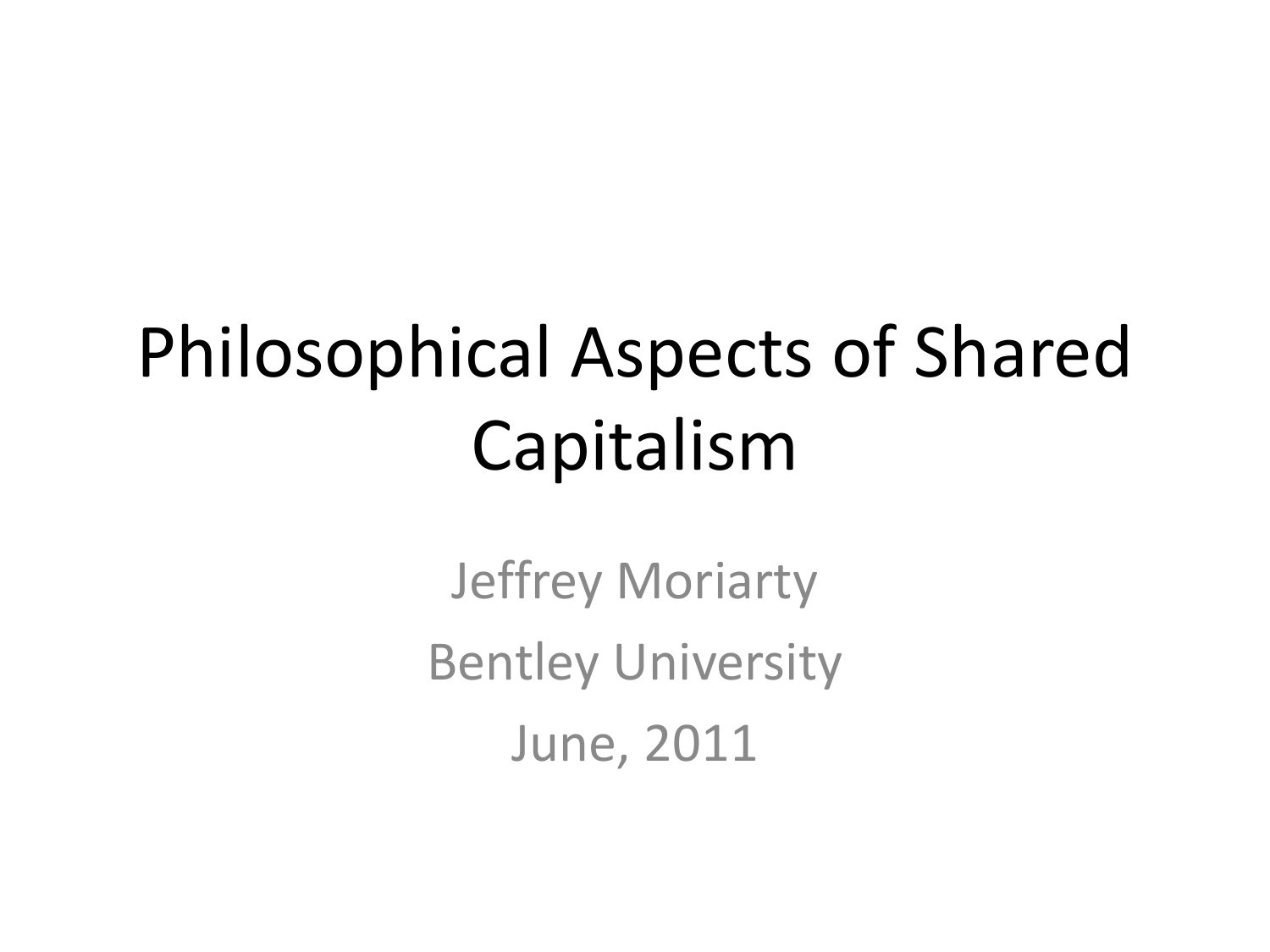# Introduction

- What can philosophers specifically, normative theorists add to discussions of shared capitalism?
- Plenty.
	- $-$  Philosophers can learn from these discussions as well.
- People interested in shared capitalism are concerned about the distribution of productive resources and the structure of productive organizations.
- Philosophers are concerned about these things too.
	- $-$  John Rawls's theory of justice.
	- Workplace democracy.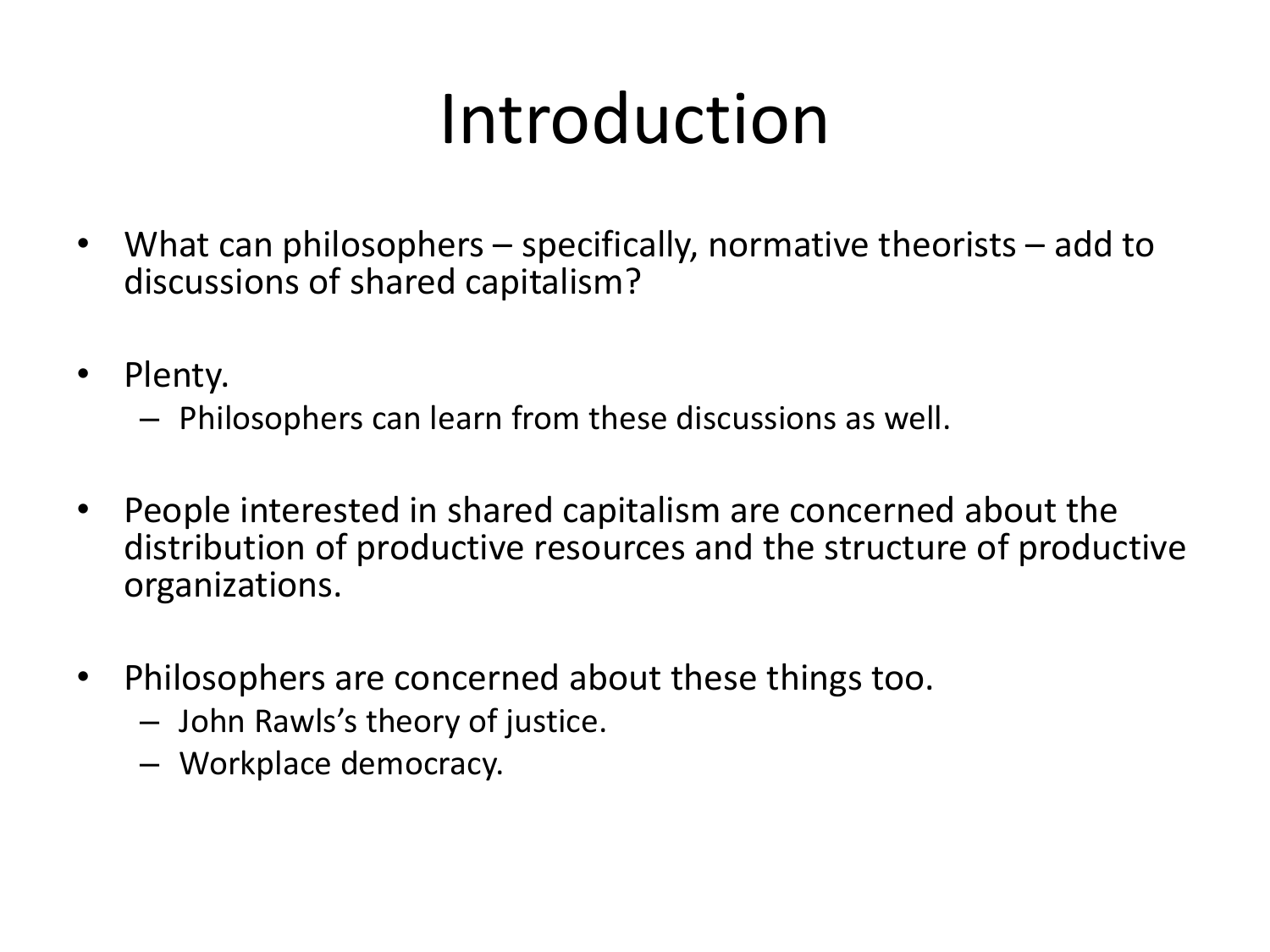#### John Rawls

• The most important political philosopher of the  $20<sup>th</sup>$  century is:

• John Rawls.

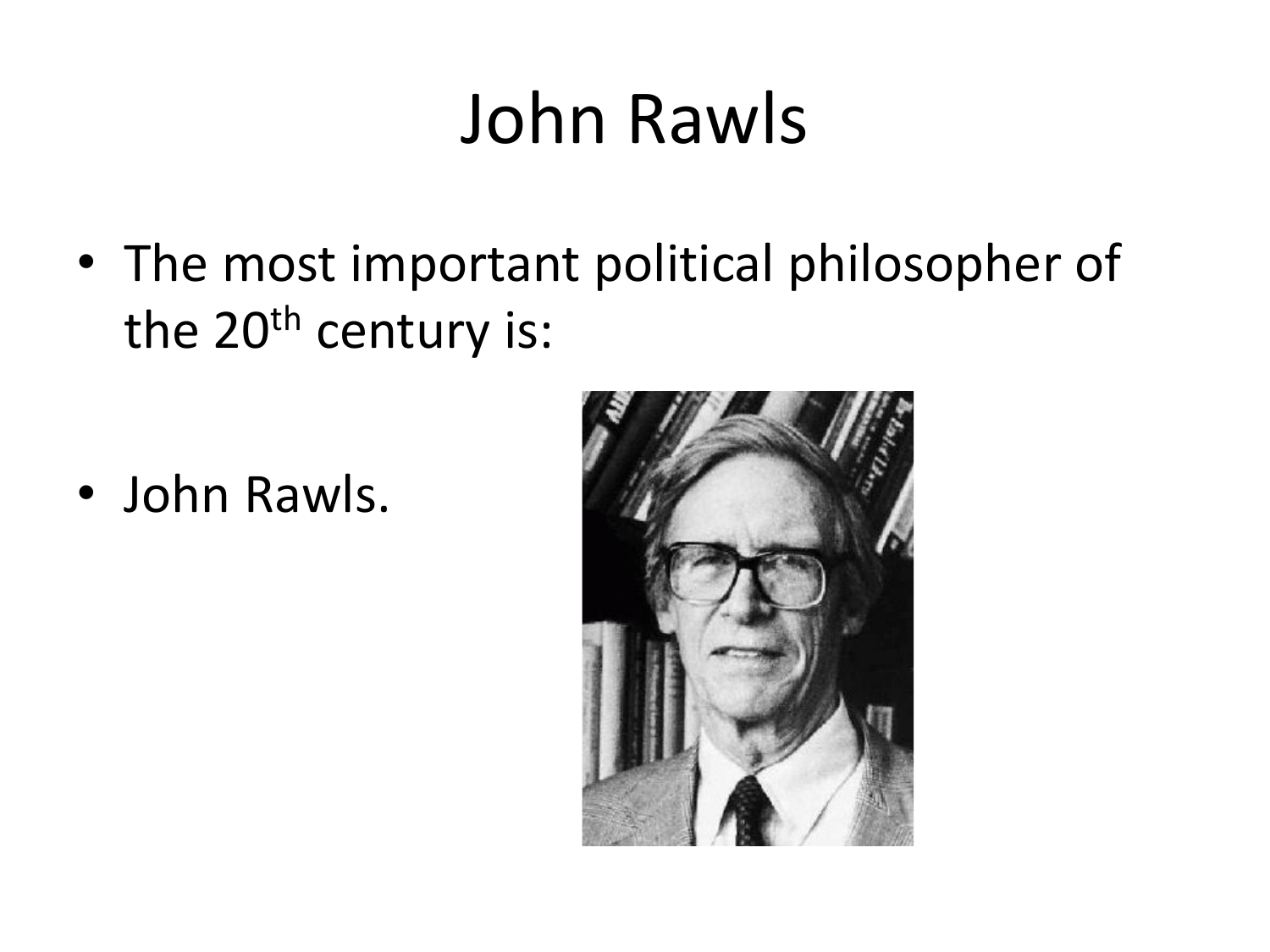#### John Rawls

- In *Justice as Fairness: A Restatement* (2001), he rejects welfare state and laissez-faire capitalism on the grounds that they leave control of the economy in the hands of a wealthy few.
- He favors either *property-owning democracy* or *liberal* socialism. Both disperse productive resources broadly in society. In the latter, firms are worker-managed.
- Why? Rawls thinks that this system better satisfies his principles of justice, which require (among other things) equal liberty, the fair value of political liberties, and fair equality of opportunity.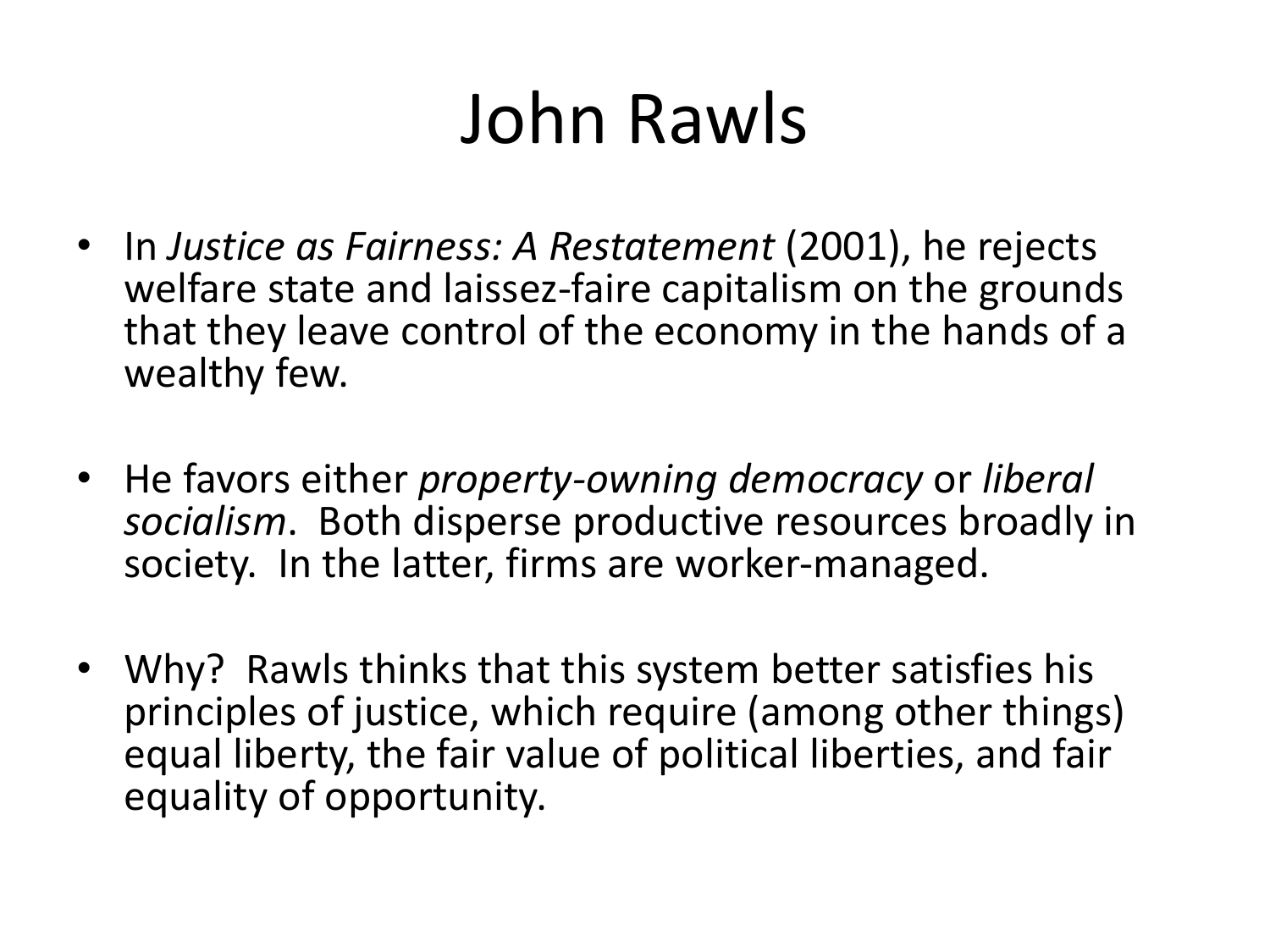#### John Rawls

- What's the relevance to shared capitalism?
- My fellowship (the Kelso) is for the "study of the broadened ownership of capital." Rawls would be sympathetic to this, and to shared capitalism, insofar as it is consistent with this end.
- So, Rawls's theory may be a source of arguments for shared capitalism.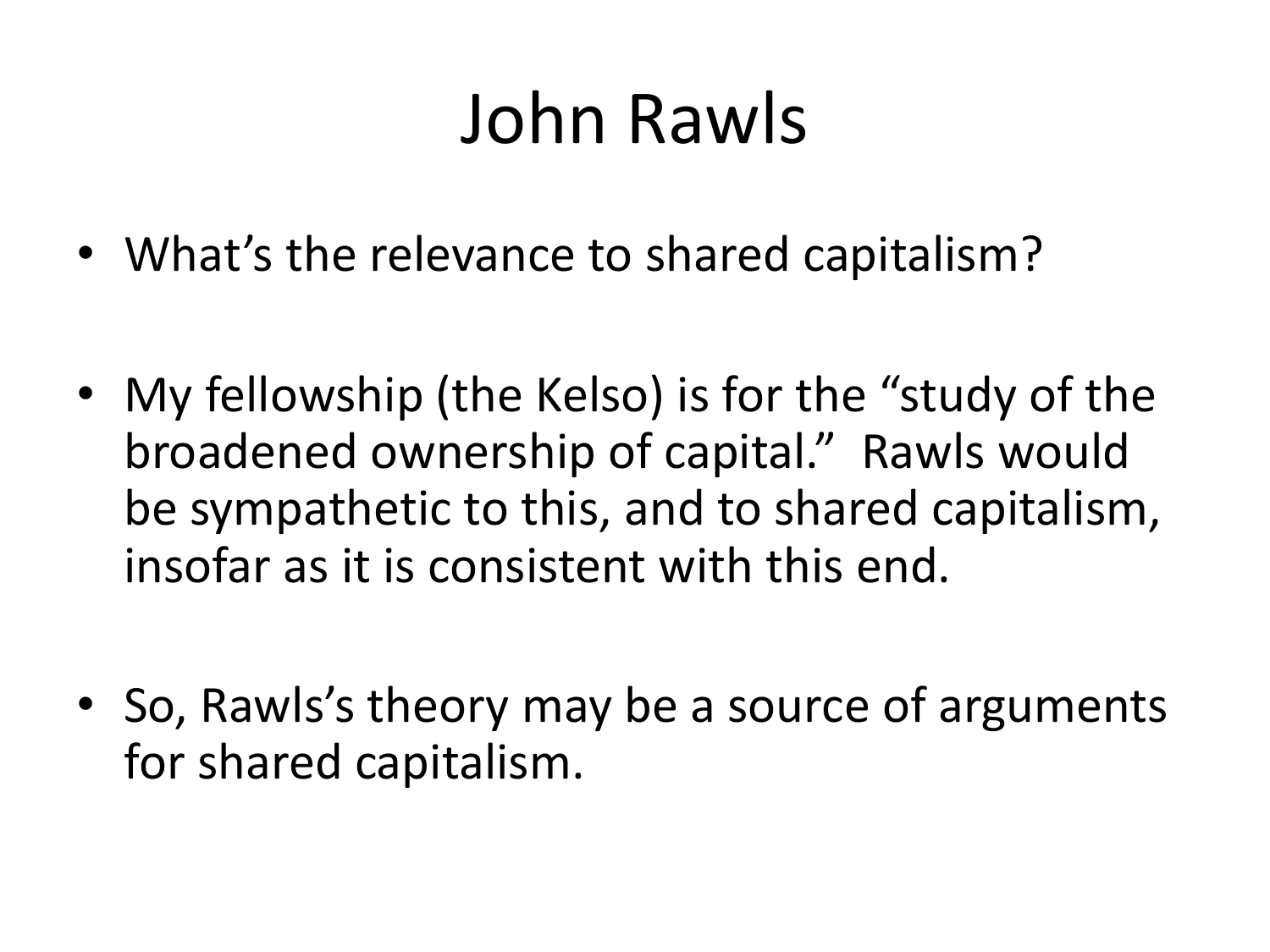### Workplace Democracy

• Philosophers have long been concerned about workplace democracy, understood as ultimate control of the firm by its workers.

- Different types of arguments:
	- Autonomy (Archer 1996; Gould 1988)
	- Character formation (Pateman 1970; Cohen 1989)
	- Interest protection (Brenkert 1992; Hsieh 2005, 2008)
	- Parallel case (Dahl 1985; Walzer 1983)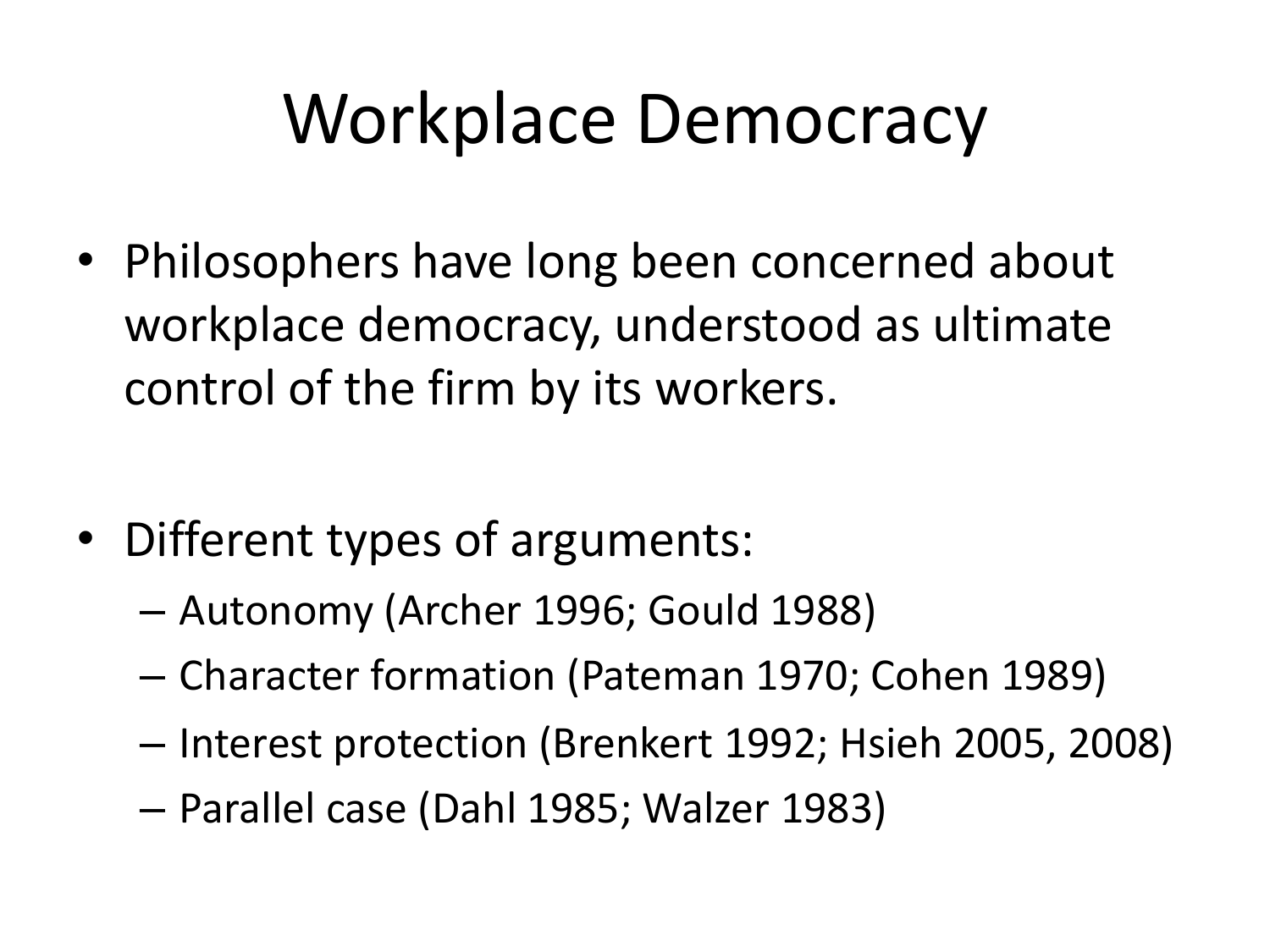### Workplace Democracy

- What's the relevance to shared capitalism?
- Shared capitalism emphasizes increased employee ownership of firms (and increased employee wealth through profit and gain sharing).
- Traditionally, one of the "incidents" of ownership is control (Honore, 1961).
- So philosophers' arguments for workplace democracy provide support for this aspect of shared capitalism.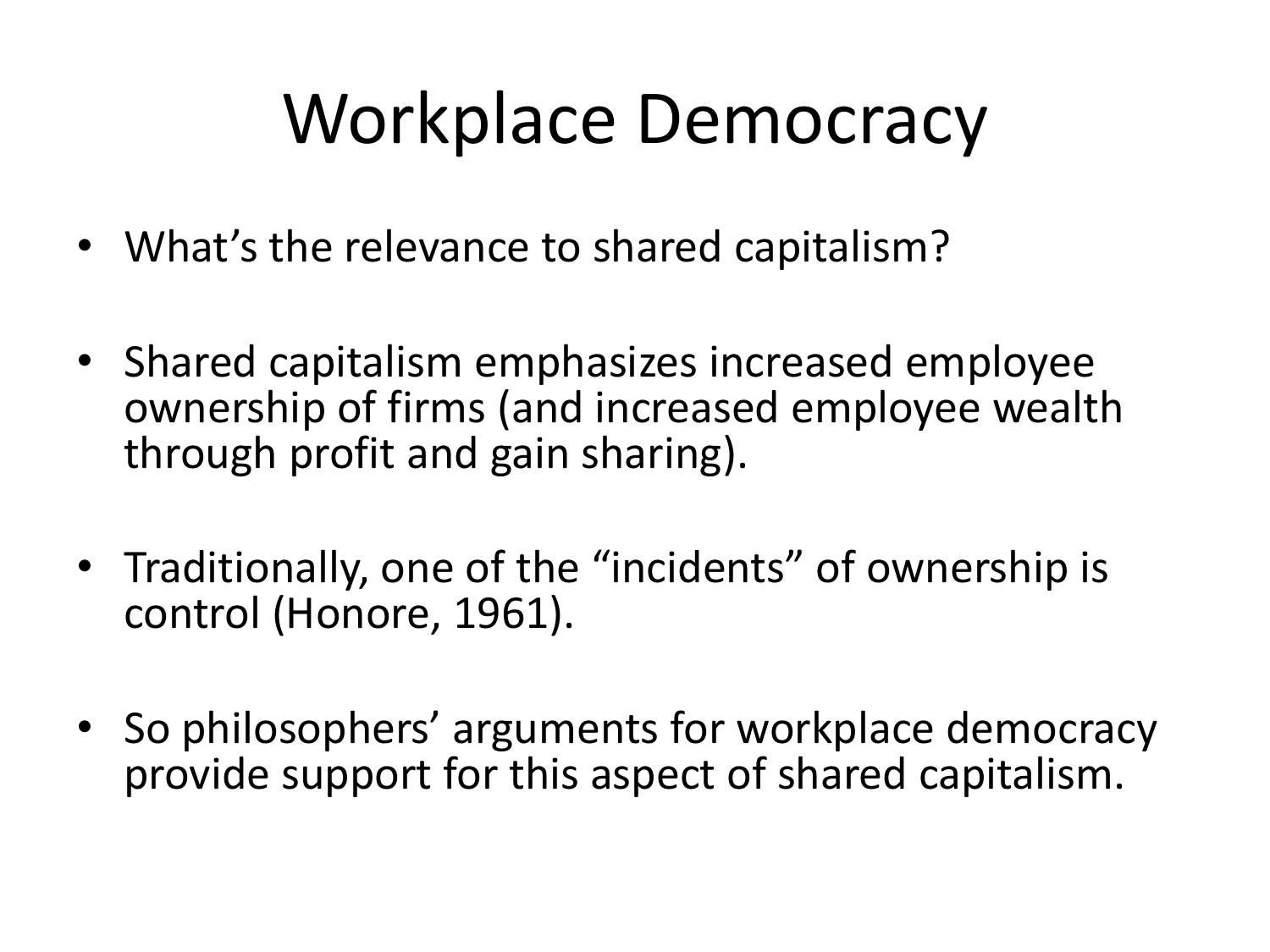# Efficiency, Wealth and Other Values

• At this conference, arguments for shared capitalism tend to point to its effects on firm performance and/or employee wealth.



- These matter, and may be a source of additional support for Rawls's views and workplace democracy.
- But philosophers typically justify their views by appealing to a variety of other considerations (autonomy, democracy, liberty, opportunity).
- These considerations provide additional grounds to argue for, and possibly against, shared capitalism.